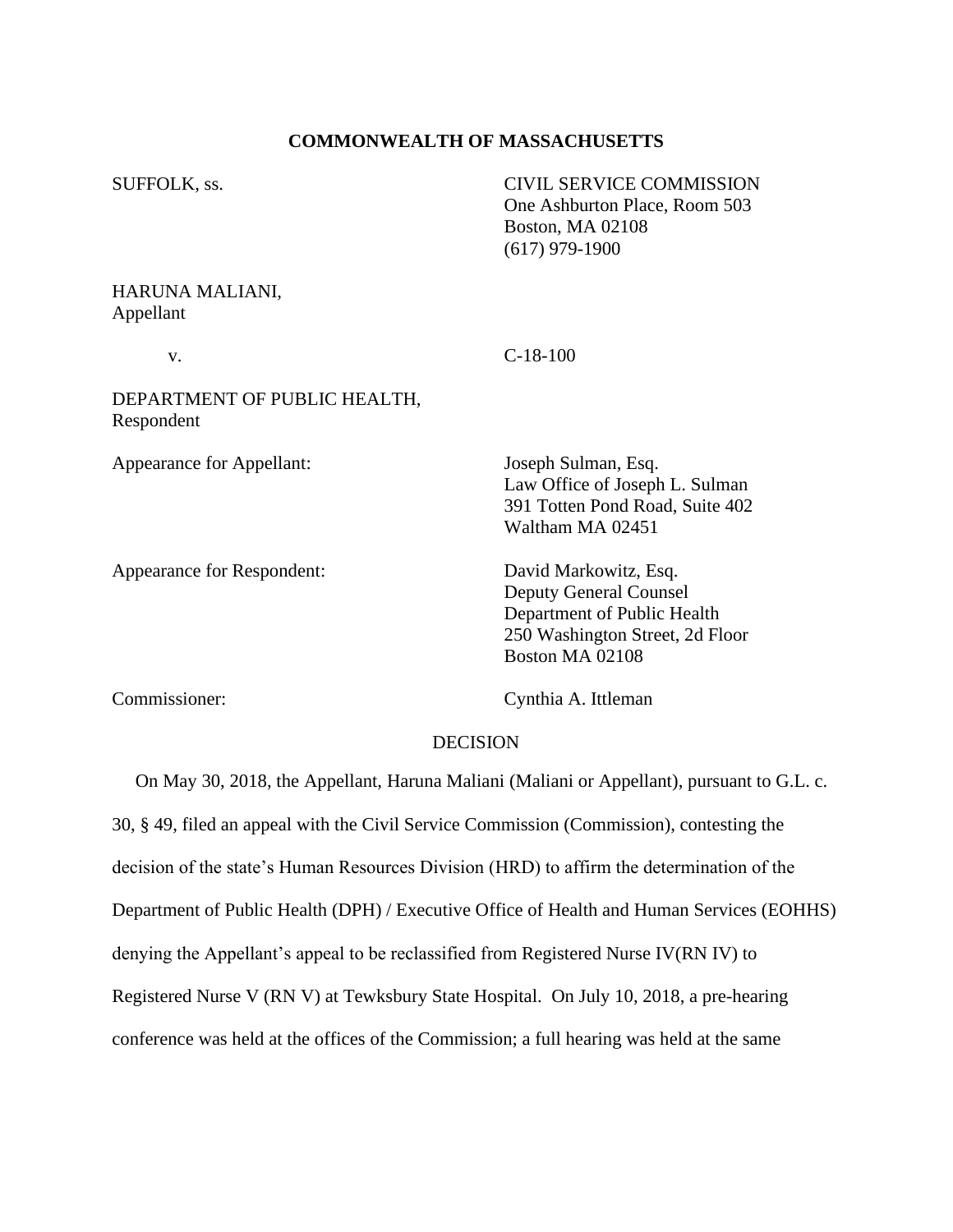location on October 17, 2018.<sup>1</sup> The hearing was digitally recorded and a CD of the recording was provided to both parties.<sup>2</sup> The parties filed post-hearing briefs. For the reasons stated herein, the appeal is denied.

## **FINDINGS OF FACT:**

I entered twenty-one (21) exhibits from the Respondent and eight (8) exhibits from the

Appellant. Based on the documents submitted into evidence, the testimony of:

## *Called by the Appellant:*

- Haruna Maliani, Apellant;
- Victoria Pike, Assistant Director of Nursing;
- Alex Adusei, RN V Night Shift Nursing Supervisor;
- Sergie Piedad, RN V Evening Shift Nursing Supervisor;

### *Called by the Respondent:*

- Janice Bishop, Chief Nursing Officer;
- Margaret Sydlowski, Employment and Staffing Coordinator;
- Veronica Gjino, Classification Coordinator for EOHHS;
- Deborah Cory, Deputy Director of Labor Relations.

and taking administrative notice of all matters filed in the case, pertinent statutes, regulations,

policies, and reasonable inferences from the credible evidence, I make the following findings of

fact:

<sup>1</sup> The Standard Adjudicatory Rules of Practice and Procedure, 801 Code Mass. Regs. §§ 1.00, *et seq.*, apply to adjudications before the Commission with Chapter 31 or any Commission rules taking precedence.

 $2$  If there is a judicial appeal of this decision, the plaintiff becomes obligated to use the copy of the CD provided to the parties to supply the court with the written transcript of the hearing to the extent that he/she wishes to challenge the decision as unsupported by the substantial evidence, arbitrary and capricious, or an abuse of discretion.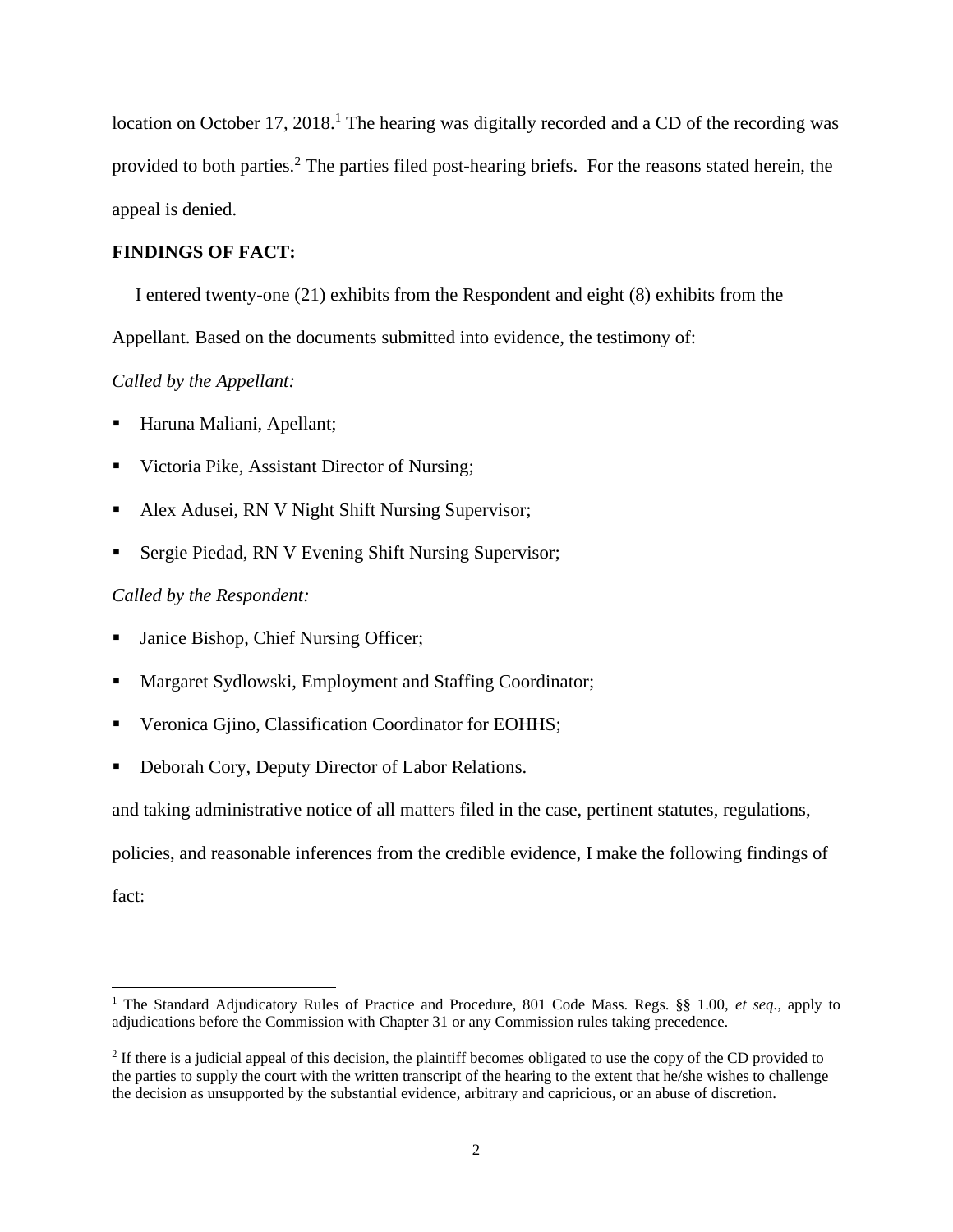- 1. Haruna Maliani has been employed at Tewksbury Hospital since 2006. He began his employment there as a Licensed Practical Nurse II. He became a Registered Nurse II in 2007. He was promoted to Registered Nurse III, Clinical Charge Nurse, in 2014. In June 2015, he applied for and was promoted to RN IV, Nursing Supervisor, on the Evening Shift, which is the 3 to 11 p.m. shift. (App.Testimony at 1:50-55 ; Resp. Ex. 3). He currently works as an RN IV Supervisor on the evening shift (App. Testimony).
- 2. According to DPH's Classification Specifications for the Registered Nurse Series, the duties of an RN IV Nurse Supervisor include the duties of the lower classifications of RN III as well as the following:
	- **•** Direct the nursing activities for two or more wards or full-time programs for all shifts;
	- Authorize overtime for shift personnel and transportation of patients to other hospitals;
	- Authorize transportation of patients to other health care facilities in emergency situations.
- 3. The Program Description for Registered Nurse IV, Nursing Supervisor, Evenings, ("Form

30") for the Appellant, dated June 2015, describes the overall job responsibilities of his

position as an RN IV as a position that:

"Provides, directs, coordinates, supervises, and evaluates nursing care to patients… on several units of the evening shift within the established philosophy, objectives and standards of the hospital and Nursing Department. Provides guidance and leadership to nursing staff as needed. Performs related work as required."

Among the twenty (20) job responsibilities listed on the Appellant's Form 30 most relevant to this appeal include the following:

- Performs administrative functions of the nursing department and addresses administrative issues promptly, calling the D.O.N. designee and the duty officer as necessary and/or required by policy.
- Takes a leadership role in the guidance of personnel regarding problems of an immediate nature and implements the disciplinary process when appropriate.
- Assist with special projects such as data collection related to attendance, incident reports, etc.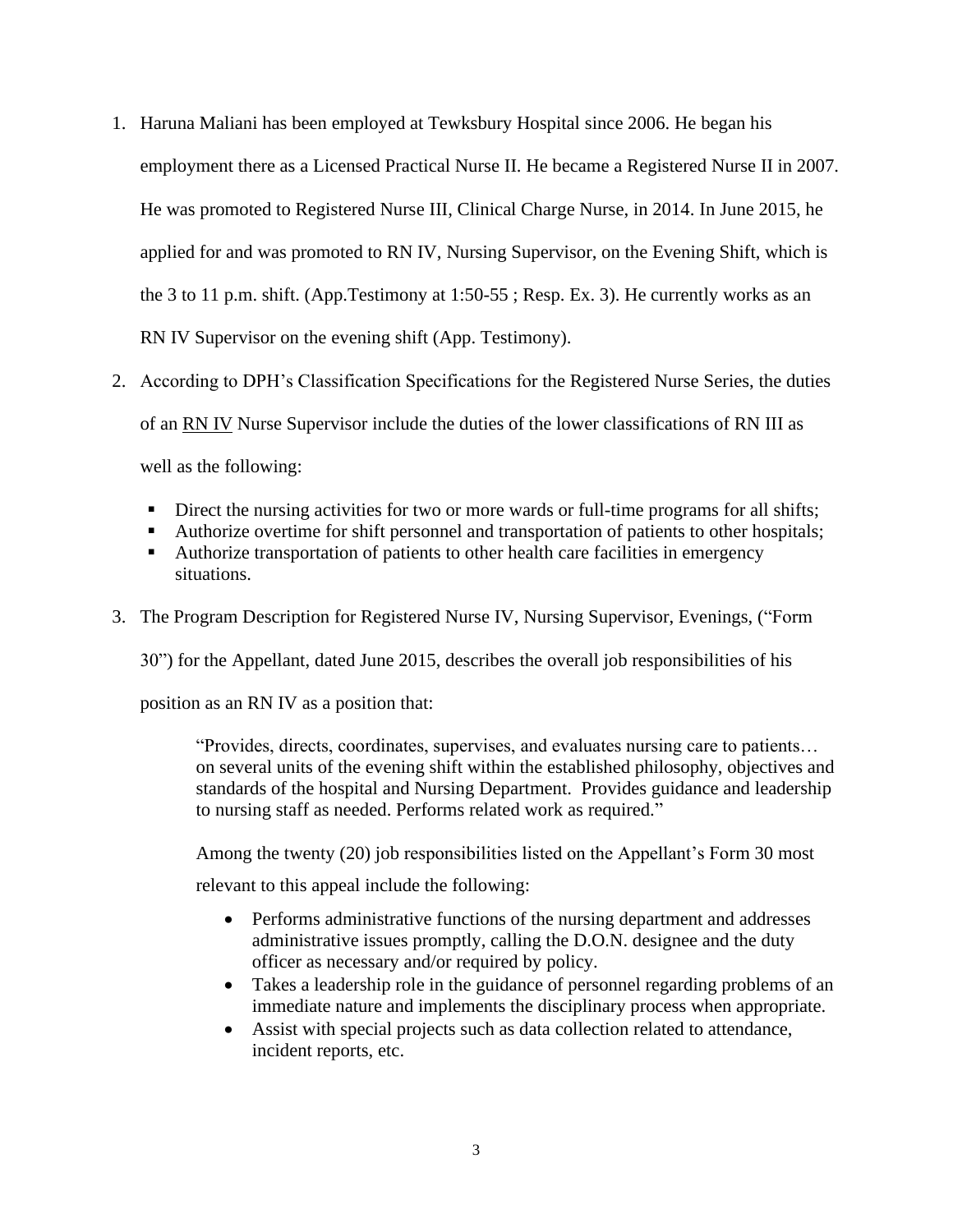- Compliance with all applicable state and federal laws, including the Health Insurance Portability and Accountability Act (HIPAA) regulations… (Resp. Ex. 14).
- 4. The duties of an RN V, according to DPH's Classification Specifications for Registered

Nurse Series, include the duties of the RN IV and "may also" include:

- Inspect physical facilities to ensure compliance with Federal and State laws and regulations;
- Oversee and implement the quality assurance program and examine medical and other records relative to utilization review to ensure compliance with federal, state and professional standards, regulations and laws designed to ensure and control quality of care;
- Analyze statistical reports such as reports on patient census, personnel changes, accidents and time and attendance in order to recommend action concerning patient census deployment of personnel and effective use of available resources. (Resp. Ex. 13).
- 5. In the spring of 2015, Chief Nursing Officer Jan Bishop (Ms. Bishop) reviewed the duties and responsibilities of those employees holding RN V position and determined that the duties were more aligned with the classification of RN IV. This decision was applied prospectively only. (Bishop Testimony). The Appellant's position was the first position to be filled after the classification change. (Bishop Testimony).
- 6. The Appellant requested a reclassification to an RN V (Nurse Supervisor) on December 14, 2016.<sup>3</sup> (Administrative Notice)
- 7. The process for reviewing a reclassification request at EOHHS includes the Appellant completing an Interview Guide, an interview with the employee seeking reclassification, a review of the employee's history, and a review of current job specifications and the job specifications of the job sought. After reviewing of all pertinent material, a recommendation is made to DPH. (Sydlowski Testimony at 5:57).

<sup>&</sup>lt;sup>3</sup> The Appellant contends that a colleague is an RN V but has the same duties as the Appellant. DPH promoted that employee into the Nursing Supervisor position at Tewksbury Hospital and classified him as RN V in January 2015. This promotion would have occurred *before* the administrative decision to prospectively change the RN IV and RN V duties in the spring of 2015 and occurred well before the Appellant filed his appeal for classification.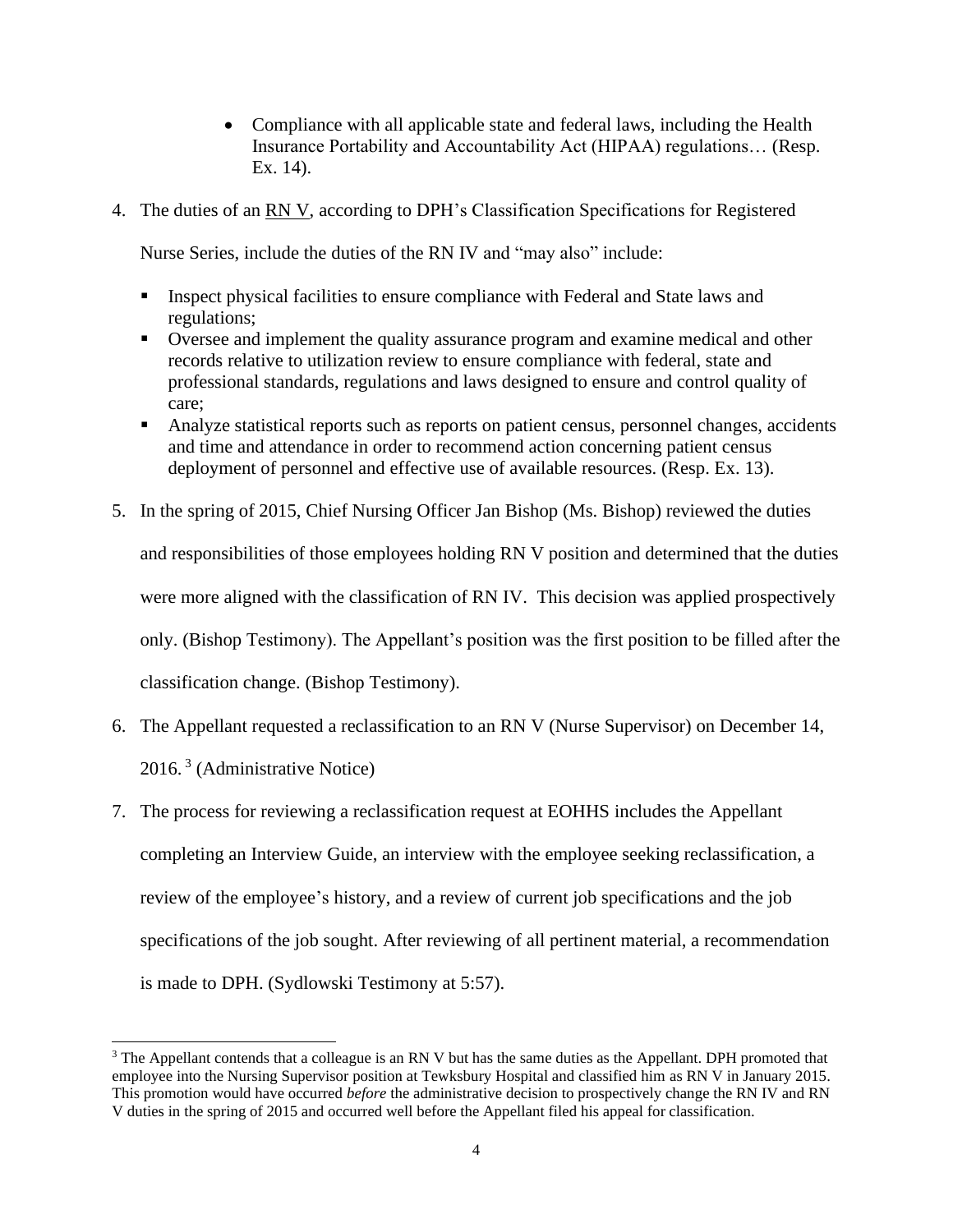- 8. The Agency denied the Appellant's request for reclassification on April 10, 2017. The Appellant appealed to the Human Resources Division (HRD), and HRD denied the Appellant's appeal on May 16, 2018. (Stipulated Facts).
- 9. The Appellant stated on his Interview Guide that he was seeking classification because he had been performing the duties of an RN V for over a year, including when an RN V is unavailable because of vacation, sick time, or when alone on a shift, as he is on assigned rotating weekends. He listed the time spent on his RN IV responsibilities as equally distributed, totaling 100 % of "what he does," and indicated that each day the responsibilities shift according to that day's situation. (Resp. Ex. 3).
- 10. On his Interview Guide, the Appellant listed the three duties that distinguished the RN IV and RN V positions and provided specific examples of how he believed he performed each of the three duties. The three distinguishing duties and the Appellant's comments are summarized as follows:
	- **Example 1** Inspect physical facilities to ensure compliance with Federal and State laws and **regulations**: The Appellant ensures that the patient environment is safe and meets OSHA standards during every shift. For instance, he ensures that all hospital items and equipment are functional.
	- **Oversee and implement the quality assurance program and examine medical and other records relative to utilization review to ensure compliance with federal, state and professional standards, regulations and laws designed to ensure and control quality of care.** The Appellant detailed several actions that ensured compliance with Healthcare Quality, the guidelines of CMS and DPH, including infection control, timely medication supply, overseeing guidelines; and overseeing admissions that generally occur after business hours.
	- Analyze statistical reports such as reports on patient census, personnel changes, **accidents and time and attendance in order to recommend action concerning patient census deployment of personnel and effective use of available resources:** The Appellant ensures all units are staffed adequately, including deployment of overtime nursing hours, and reviews daily reports of restraint use and prevalence and fall rates and injury incidents. (Resp. Ex. 3).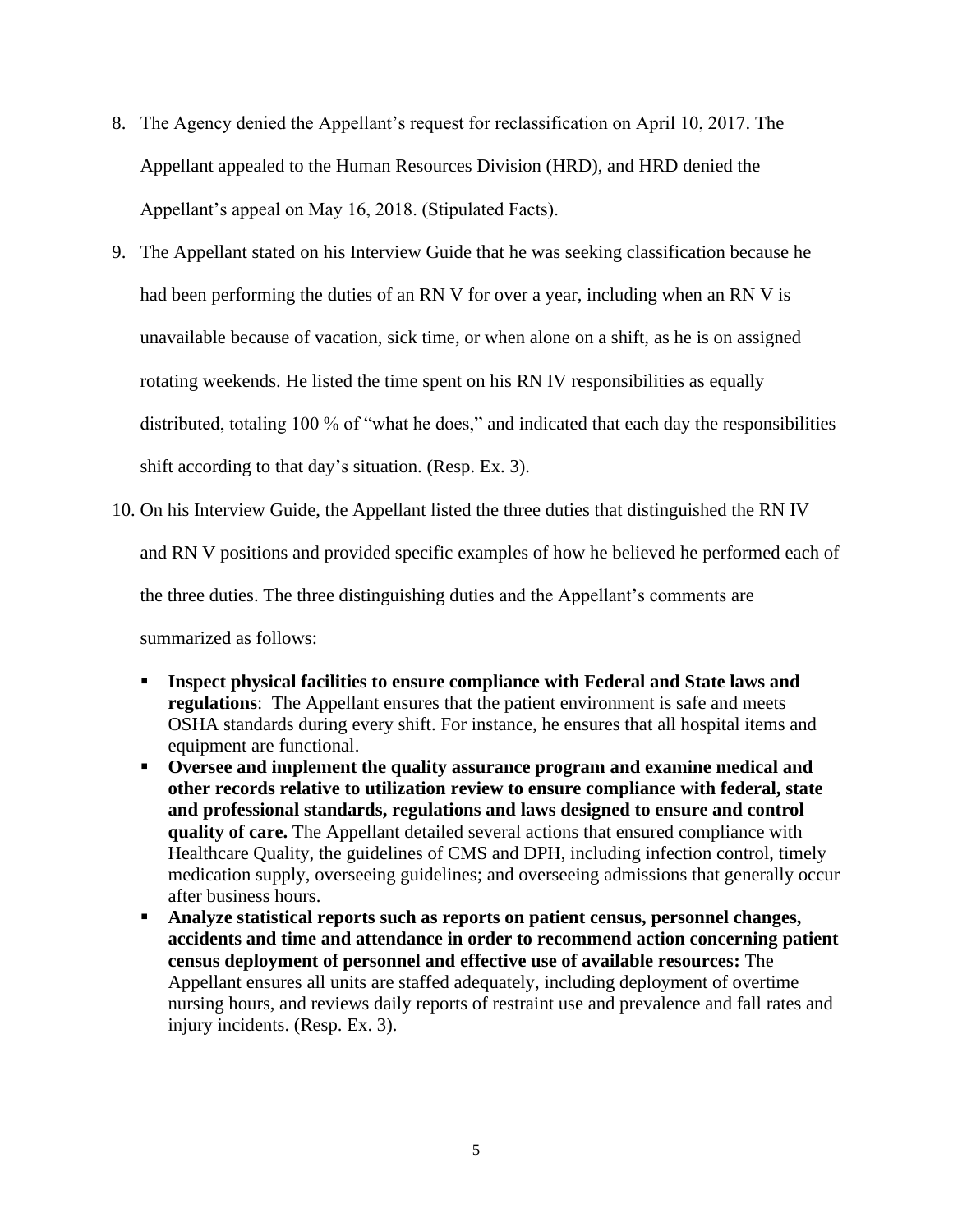- 11. Ms. Pike, the Appellant's supervisor, and Chief Nursing Officer Bishop, who have been employed in leadership roles for many years, reviewed the Appellant's appeal for reclassification. (Pike Testimony; Bishop Testimony). In her review, Ms. Bishop wrote that The RN IV positions hold "a very important role in the coverage of the shift they work... Their responsibility is for an 8 hour shift. The RN V has 24 hour accountability for the unit that they oversee. The assessment, monitoring, setting policy, implementation, responsibility for the nursing units 24/7 is the role of an RN V. (Bishop testimony) Additionally, the RN IV's role is to give input into the performance evaluation of staff, whose responsibility is to follow through with performance evaluations. Involvement in committees is not an expectation to justify reclassification to an RN V because all levels of RNs and LPNs participate in committees. (Bishop Testimony, Resp. Ex. 3; Resp. Ex. 5).
- 12. In her review, Ms. Bishop addressed the three duties of an RN V that distinguish that classification from the RN IV:
	- **Inspect physical facilities to ensure compliance with Federal and State laws and regulations**: The RN V "follows up with Departments (i.e. Facilities, Maintenance) that the safety issues have been corrected and staff have been educated if necessary on the changes. Example: removal of mold, water pipes repaired, kitchen refrigerators cleaned, broken equipment removed from the unit… It is the RN IV's responsibility to notify the RN V of all safety issues identified for follow up and corrective action implemented."
	- **Oversee and implement the quality assurance program and examine medical and other records relative to utilization review to ensure compliance with federal, state and professional standards, regulations and laws designed to ensure and control quality of care.**: RN V duties include developing Quality Assurance monitors and implementing the process of those monitors. "They collect data, evaluate and change processes accordingly… and present to Nursing Quality Committee for discussion."
	- **Analyze statistical reports such as reports on patient census, personnel changes, accidents and time and attendance in order to recommend action concerning patient census deployment of personnel and effective use of available resources:** The RN V is responsible for planning the time for all staff on a 2-week rotation and works with HRD to monitor staff on FMLA. The RN V "follow up[s] with analyzing the reports and following up with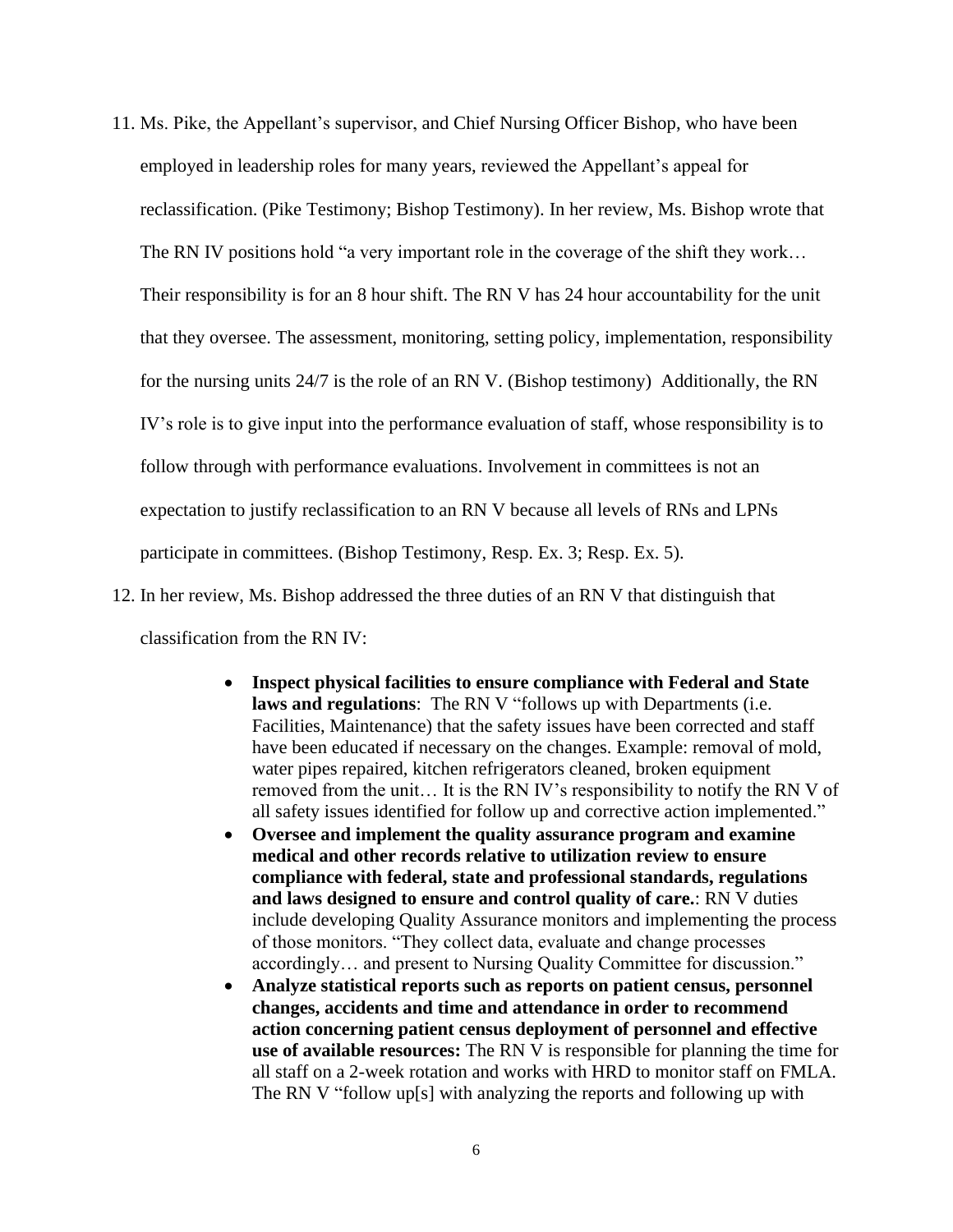ways to improve the outcomes, example: fall rates, restraint use, constant observation stats and 1:1s." (Resp. Ex. 5).

- 13. At the time of his appeal for reclassification, the Appellant checked for safety issues during his shift and followed up to see if issues were remedied. On every other weekend, he was the sole supervisor for 2-3 units when the RN V Evening Shift Nursing Supervisor was not present. (Appellant Testimony).
- 14. When the Appellant leaves his shift, others are responsible for decision-making. (Appellant Testimony at 4:12).
- 15. The Nurse V position is responsible for writing and signing staff members' EPRS evaluations.<sup>4</sup> (Pike Testimony at 2:07; 2:24-2:25). The Appellant routinely communicated via email with his supervisor and other RN IVs and Vs to share a commendation about a staff member or to let a supervisor know about improper behavior which the Appellant had addressed while working that shift. (Appellant testimony at 3:17). The Appellant began the discipline process through staff education and counselling. The Appellant did not write or sign EPRS evaluations. (Pike Testimony at 2:04-6).

## *Legal Standard*

 "Any manager or employee of the commonwealth objecting to any provision of the classification affecting his office or position may appeal in writing to the personnel administrator and shall be entitled to a hearing upon such appeal…. Any manager or employee or group of employees further aggrieved after appeal to the personnel administrator may appeal to the civil service commission. Said commission shall hear all appeals as if said appeals were originally entered before it." G.L. c. 30, s. 49.

<sup>4</sup> The RN V Night Shift Nursing Supervisor at Tewksbury Hospital who was hired in 2015 prior to the administrative decision to redefine the Nurse IV position, testified that he has in the past written EPRS evaluations for staff. (Adusei Testimony at 144-145).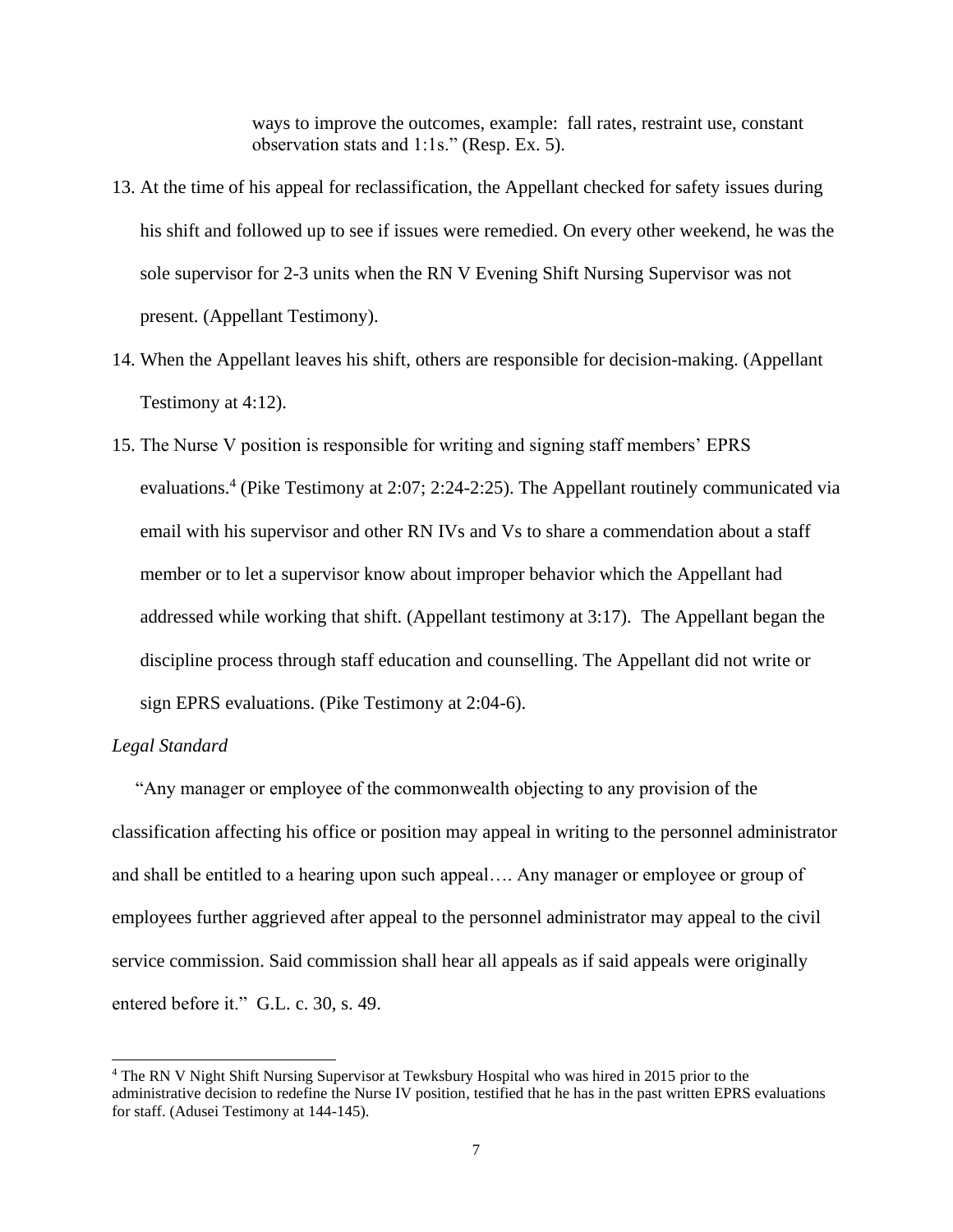"The determining factor of a reclassification is the distribution of time that an individual spends performing the function of a job classification." Roscoe v. Department of Environmental Protection, 15 MCSR 47 (2002). The Appellant must show that he is improperly classified and to do so, he must show that he performs the distinguishing duties of the RN V title more than 50% of the time. See Gaffey v. Dept. of Revenue, C-11-126 (July 18, 2011); see also Ghandari v. Exec. Office of Admin. and Finance, 28 MCSR 9 (2015) (finding that "in order to justify a reclassification, an employee must establish that he is performing duties encompassed with in the higher level position a majority of the time...."). Further, "[w]here duties are equally applicable to both the lower and higher titles, although they may be described slightly differently for each title, those types of overlapping duties are not "distinguishing" duties of the higher title." Saunders v. Dep't. of Labor Standards, 32 MSCR 413, 415 (2019).

#### *Analysis*

 The Appellant is a skilled and dependable nurse who cares for his patients and takes his oversight responsibilities seriously at Tewksbury Hospital. However, reclassification of a position by the Commission requires proof that the Appellant is performing the level distinguishing duties of the higher classification a majority of the time. After a careful review of all the evidence, including the relevant testimony of all witnesses and all relevant documents, the Appellant has not shown, by a preponderance of the evidence, that he performs the level distinguishing duties of an RN V a majority of the time.

 At first glance, certain evidence supports the Appellant's argument in favor of reclassification. The forms describing the duties of the RN IV and the RN V share all job duties but two and the DPH classification specifications show shared responsibilities except for three duties, which are broadly worded. Shortly before the Appellant applied for and received a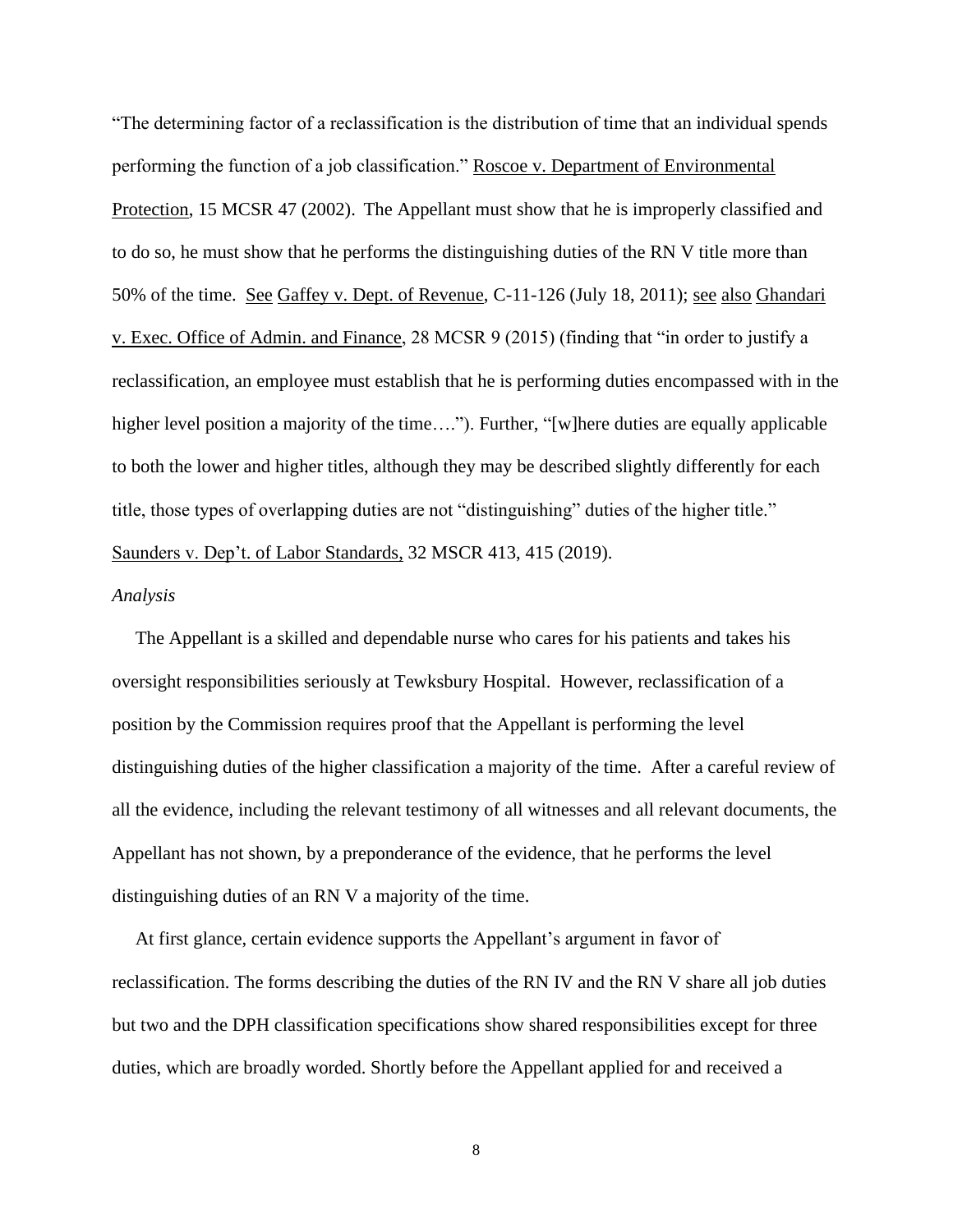promotion to the RN IV Evening Shift Supervisor, other RN IVs had been administratively reclassified to RN Vs. Thus, Appellant works with RN Vs who share his responsibilities.

 However, the testimony from the Chief Nursing Officer and human resources representative, both of whom have substantial experience, shows the difference between the two classifications in practice. RN Vs are responsible for their duties during a 24 hour shift and RN IVs are responsible for their duties during an 8 hour shift. As Ms. Bishop explained in her analysis and at hearing, RN Vs inspect physical facilities to ensure compliance with Federal and State laws and regulations. This inspection requires, at the RN V classification, "follow-up with Departments (i.e. Facilities, Maintenance) that the safety issues have been corrected and staff have been educated if necessary on the changes." Arguably, the Appellant performs this duty *during his shift* by routinely inspecting the physical facilities in the units he supervises and following up with repair requests. Likewise, the Appellant provided evidence that he "oversee[s] and implement[s] the quality assurance program and examine[s] medical and other records relative to utilization review to ensure compliance with federal, state and professional standards, regulations and laws designed to ensure and control quality of care," on the units *when he is supervising.* He does not "develop[] Quality Assurance monitors and implement[] the process of those monitors." The duty of an RN V, to "analyze statistical reports such as reports on patient census, personnel changes, accidents and time and attendance in order to recommend action concerning patient census deployment of personnel and effective use of available resources," were performed as part of the Appellant's job responsibilities because of deployment of staff according to the needs of the patients *during his shift*. The Appellant does not, however, perform the duty of an RN V to follow up with analyzing reports about statistics such as fall rates, restraint use, and constant observation, while also implementing ways to improve those statistics.

9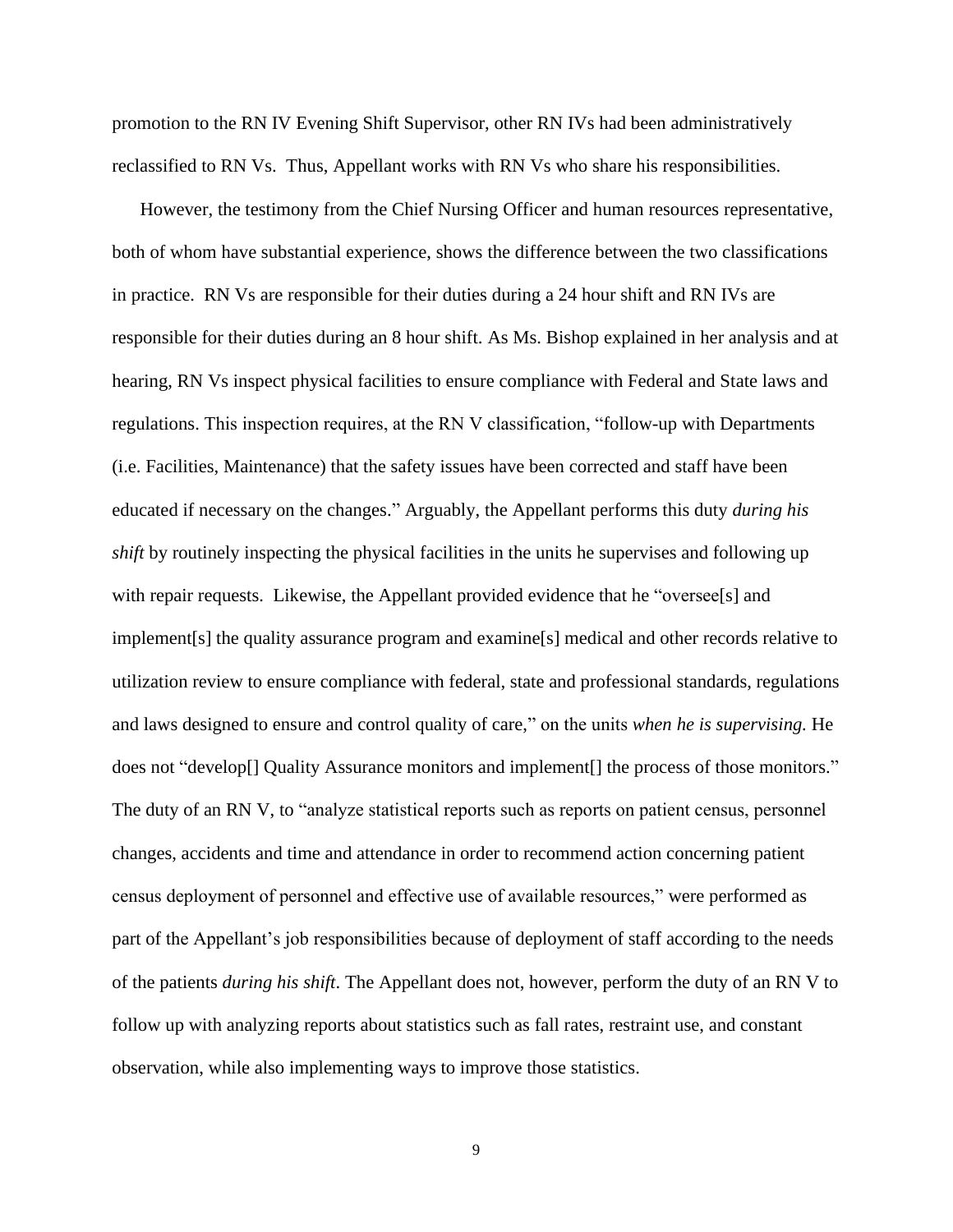The most signficant difference in responsibilities between these two classifications is the level of responsibility over a period of time: RV Vs have the responsibility for 24 hours of hospital activities; the Appellant, as an RN IV, is responsible for activities that originate during his eight-hour shift for the units he supervises. Additionally, the Appellant does not write evaluations for other staff. While he may begin a disciplinary process through counseling, it is the responsibility of the RN V to administer discipline, if warranted, and complete and sign staff EPRS evaluation forms.

 The Appellant performs the duties of an RN IV as specified in his Form 30: he performs administrative functions of the nursing department, addresses administrative issues promptly, takes a leadership role in the guidance of personnel regarding problems of an immediate nature, implements the disciplinary process when appropriate, assists with special projects such as data collection related to attendance and incident reports, and ensures compliance with all applicable state and federal laws including HIPPA regulations. That these duties share similarities with the duties of an RN V does not indicate the Appellant has the responsibilities of an RN V for more than half the time.

 In summary, a preponderance of the evidence establishes that most of the Appellant's job duties fit squarely within his current level of an RN IV. The Appellant has not met his burden to show that he performs the responsibilities of RN V more than fifty percent of the time. *Conclusion*

For all of the above reasons, the Appellant's appeal under Docket No. C-18-100 is hereby

*denied*.

Civil Service Commission */s/ Cynthia Ittleman* Cynthia A. Ittleman Commissioner